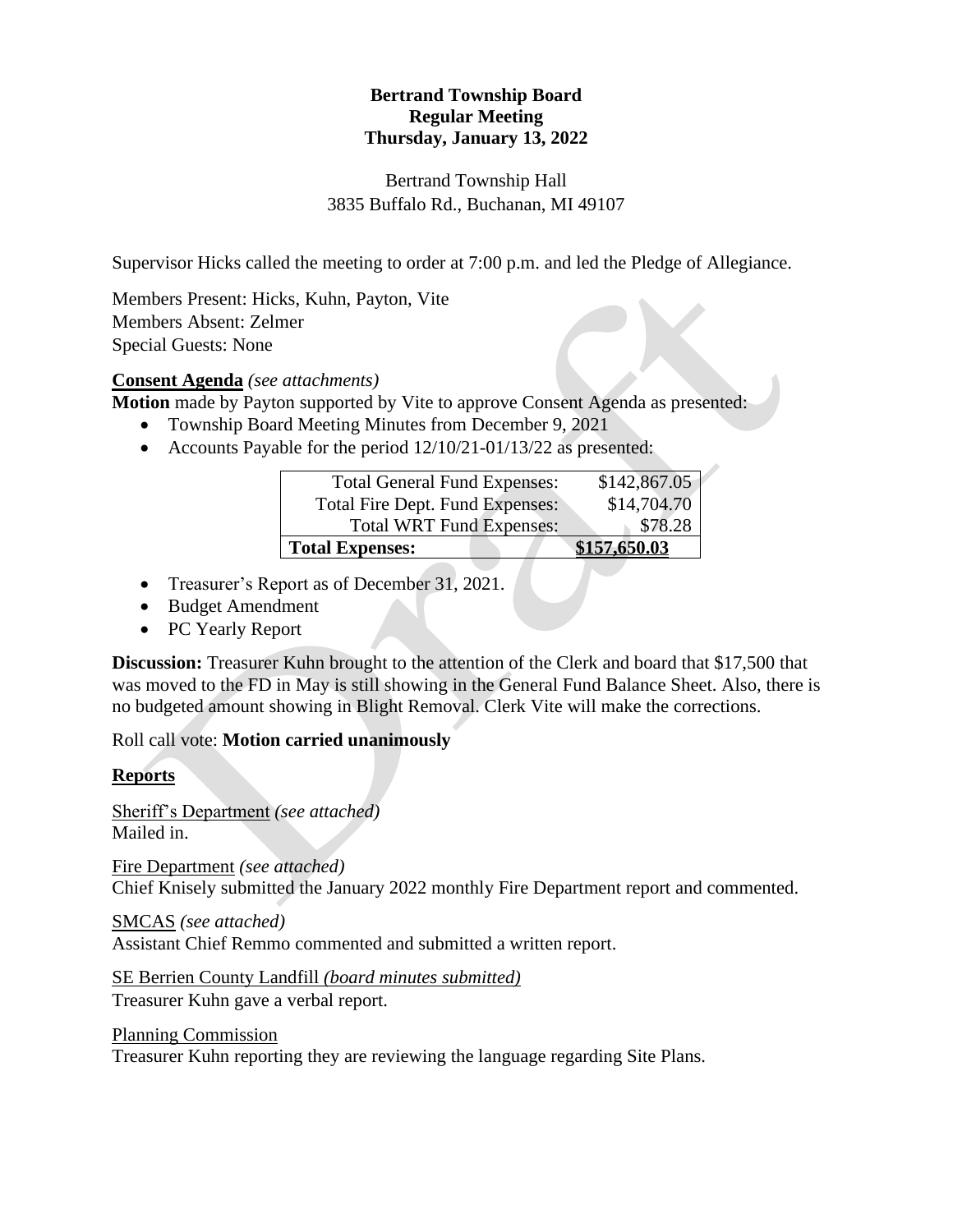#### NATS

Discussion revolved around the culvert pulling apart under the drive of Fire Station #1. Also, brush on the curve hinders view on US-12 while pulling out of the station lot.

#### **Public Comments**

None.

**Unfinished Business** None.

## **New Business**

1. BTFD PPE Cleaning Extractors (ARPA Funds available)

**Motion** made by Vite, seconded by Payton, to permit Assistant Chief Remmo's request to purchase one Ready Rack Washer Extractor 30, two 14 pair Gear Dryer Systems, dryer arms and covers not to exceed \$12,865.30.

**Discussion:** At least a portion of the ARPA grant funds will be used for this purchase. Exact amount has not been determined, but there is enough to cover the entire purchase.

## Voice vote: **Motion carried unanimously**

2. Eligibility to become a Charter Township

**Discussion:** Clerk Vite received notice that based on the 2020 Census, Bertrand Township is eligible to become a Charter Township. The board agreed to get more information from Township Attorney Senica regarding pros, cons, and costs to make an informed decision. A notice of intent will be published in the paper.

3. Update to Event Hall Contract

**Discussion:** A recent cancellation within two days of rental made the board aware the language is vague and unclear regarding cancellation refunds in the contract.

The board agreed to include the following: "Cancellation within 15 days of rental will forfeit the rental fee refund. The security deposit will be refunded."

# **Public Comments**

None.

# **Board Member Comments**

Supervisor Hicks updated the board on a recent conversation with Township Attorney Senica regarding three items:

- Tickets and status in the courts tickets will have to be reissued by the Zoning Administrator as there was a change in judges.
- Wightman/Water Tower consultation Wightman reviewed and said there is no issue with water pressure from the water tower.
- County Master Plan while the county asked the board officers to respond to a survey (which we did), ultimate decisions rest with Planning Commission input.

# **Communications**

• Coordinated Response Training – February 7 @ 5:30 Mendel Center